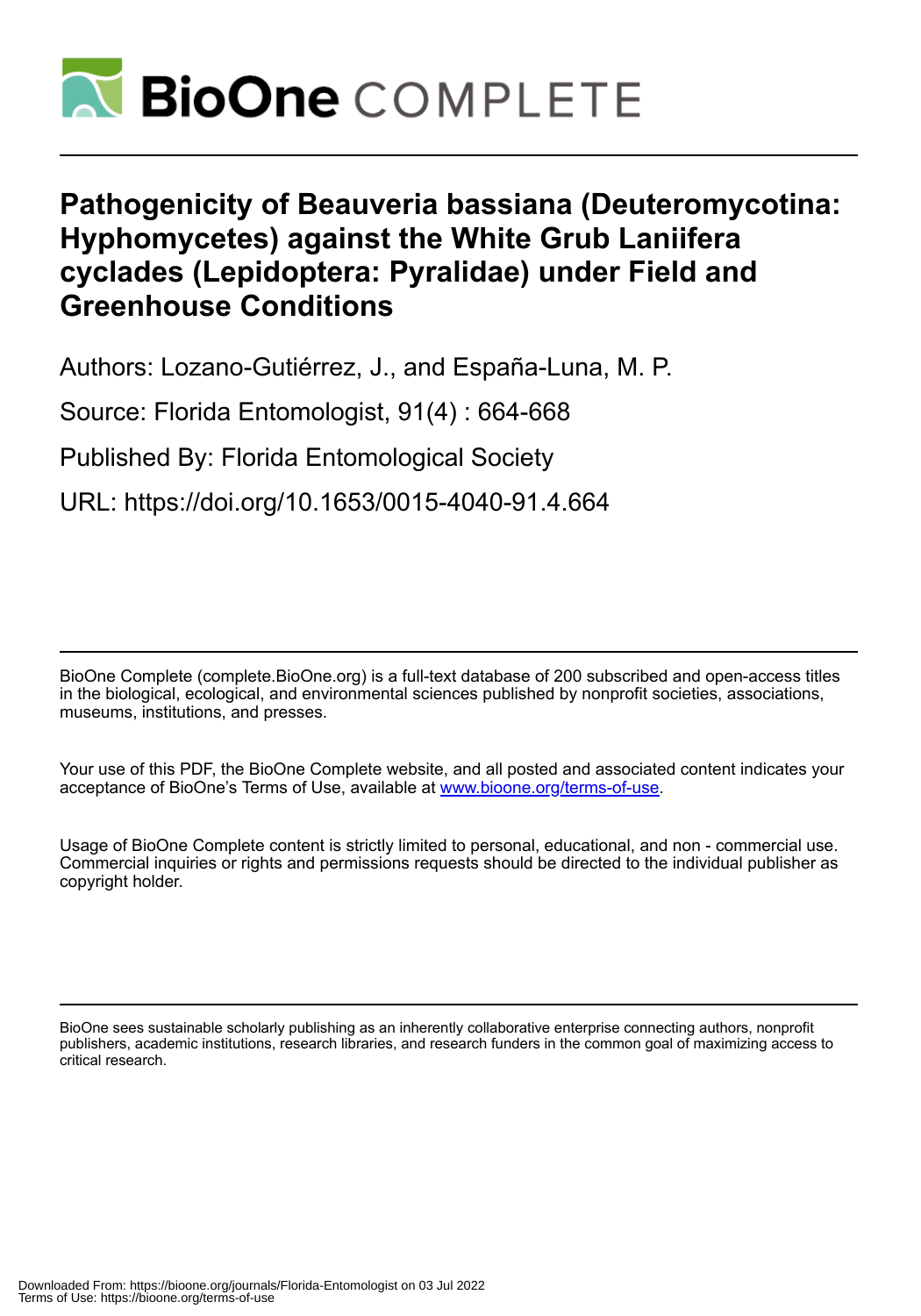# PATHOGENICITY OF *BEAUVERIA BASSIANA* (DEUTEROMYCOTINA: HYPHOMYCETES) AGAINST THE WHITE GRUB *LANIIFERA CYCLADES* (LEPIDOPTERA: PYRALIDAE) UNDER FIELD AND GREENHOUSE CONDITIONS

#### J. LOZANO-GUTIÉRREZ AND M. P. ESPAÑA-LUNA

Unidad Académica de Agronomía, Universidad Autónoma de Zacatecas, Carretera Zacatecas-Guadalajara Km 15.5 C.P. 98170, Zacatecas, Zac. México E-mail: jlozano\_75@yahoo.com.mx, mpesp24@yahoo.com

#### **ABSTRACT**

The white grub *Laniifera cyclades* Druce of prickly pear cactus or nopal is a pest that limits the commercial production of *Opuntia*. The gregarious larvae perforate the cladodes devouring the inner part, thereby forming large galleries until reaching the central axis of the plant; during their movement through the inner part of the cactus, the larvae make orifices to the exterior to expel their excrements. In this investigation, the virulence of strains BbZ3 and BbZ4 of the entomopathogenic fungus *Beauveria bassiana* was determined by introducing infested cadavers of *Galleria mellonella* L. through the orifices on the stem pads of the nopal plant. Both stains of *B. bassiana* were highly pathogenic causing 100% mortality in the larvae of *L. cyclades* inside the nopal cladodes in the greenhouse as well in the field. BbZ3 was more virulent with a LT50 of 5.1 d in the greenhouse and 6.4 d in the field, while the LT50 of BbZ4 was 6 and 7.5 d, respectively. The application of larval cadavers of *G. mellonella* infested with the fungus *B. bassiana* was an effective control strategy against larvae of *L. cyclades*.

Key Words: *Opuntia* spp. microbial control, entomopathogenic fungi, larval cadavers.

#### RESUMEN

El gusano blanco del nopal *Laniifera cyclades* Druce es una plaga limitante de la producción comercial de *Opuntia*. Las larvas gregarias perforan los cladodios devorándolos en la parte interna, formando grandes galerías hasta alcanzar el eje central de la planta; durante su traslado a través de la parte interna del nopal, las larvas hacen orificios al exterior para expulsar sus excrementos. En esta investigación se determinó la virulencia de las cepas BbZ3 y BbZ4 del hongo entomopatógeno *Beauveria bassiana* mediante la introducción de un cadáver micosado de *Galleria mellonella* L. a través de los orificios en las pencas de nopal. Ambos aislados de *B. bassiana* fueron altamente patogénicos al originar el 100% de mortalidad sobre las larvas de *L. cyclades* dentro de los cladodios de nopal tanto en invernadero como en campo, BbZ3 fue más virulento con un TL50 de 5.1 días en invernadero y 6.4 días en campo, mientras que los TL50 de BbZ4 fueron de 6 y 7.5 días respectivamente. La aplicación de cadáveres de larvas de *G. mellonella* micosadas con el hongo *B. bassiana* fue una estrategia efectiva de control sobre las larvas de *L. cyclades*.

Translation by the authors.

The prickly pear cactus or nopal *Opuntia* spp. is one of the most important plants of Mexico, especially in semi-arid and arid regions where few crops can be cultivated. The main production of the cactus is for fruits and vegetables for human consumption, forage for livestock, and for industrial products such as cosmetics and dyes (Vigueras & Portillo 2001). The white grub *Laniifera cyclades* Druce of nopal is one of the pests limiting the production of *Opuntia* spp. (Badii & Flores 2001). The adults deposit eggs in groups of 30 to 50 on the cladodes, and the gregarious larvae perforate the cladodes devouring the inner part and gradually penetrating the tissue forming large galleries until reaching the central axis of

the plant, where inside they pass through larval stages and pupate. During their movement through the inner part of the nopal, the larvae make orifices to the exterior in order to expel their excrements, forming on the ground what growers call "little mountains of rice." These wastes serve as signs for detecting the presence of the pest, which enables destroying larvae mechanically, but often a major part of the plant must be destroyed. Strategies for control of *L. cyclades* recommended by governmental institutions consist in application of chemical insecticides through the orifices made by the larvae (Saenz 1998), thereby contaminating the whole plant and its fruits. Thus, an alternative biological control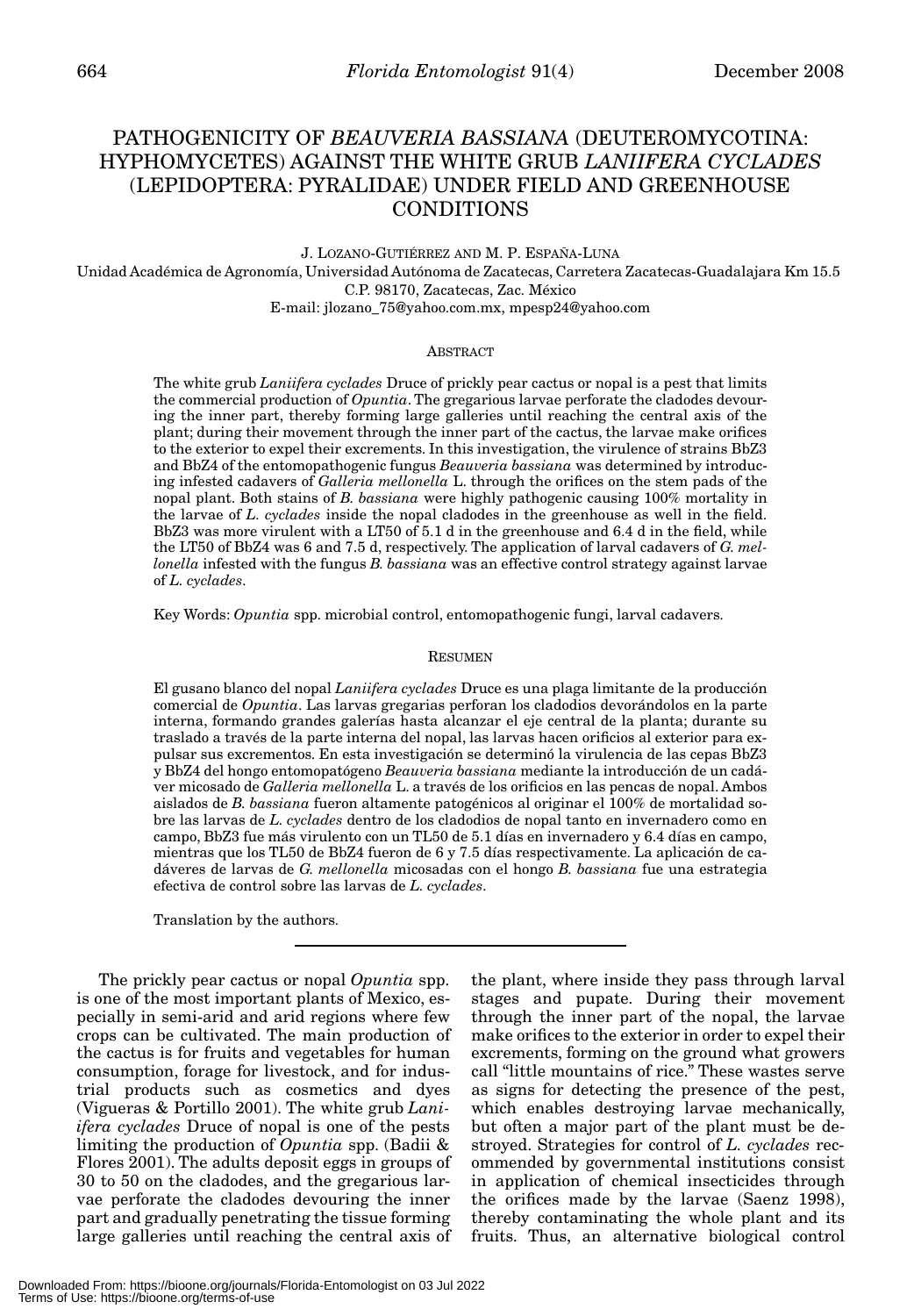would be of great utility. Microbial pathogens offer possibilities as biopesticides, but little is known about the microbial enemies of *L. cyclades*. *Beauveria bassiana* Vuillemin is the entomopathogenic fungus most widely distributed in the world, and it infects insects in tropical, temperate, humid, and desert areas (Zimmermann 2007). Various products based on *B. bassiana* are commercially available for controlling insect pests of agricultural importance, such as the coffee berry borer *Hypothenemus hampei* Ferrari and various species of Curculionidae (Adane et al. 1996; de la Rosa et al. 1997). Lepidoptera are also important hosts of this fungus, including several species of agricultural importance (Abdel-Razek et al. 2006). One factor that affects the efficacy of *B. bassiana* is sunlight; persistence and infectivity are reduced within a few minutes after exposure to sunlight (Fargues et al. 1996). Reduced environmental humidity also affects the efficacy and survival of the fungus because the most effective germination of the spores on the insect cuticle requires a relative humidity (RH) range of 92 to 100%, but there are reports of *B. bassiana* infection at 60-70% RH (Zimmermann 2007). The relative humidity of the semi-arid region in the municipality of Noria de Ángeles, Zacatecas is on average 49%, but the use of infested cadavers might afford protection to *B. bassiana*. Koppenhofer et al. (1997) and Shapiro-Ilan et al. (2001) reported that entomopathogenic nematodes could survive under dry conditions for long periods of time if they remained inside cadavers of host insects. Larvae of the wax moth *Galleria mellonella* L. have been used as cadavers infested with the entomopathogenic nematode *Heterorhabditis bacteriophora* Poinar for controlling the sweetpotato weevil *Cylas formicarius* (Fabricius) (Jansson & Lecrone 1994). Cadavers of *G. mellonella* infested with *B. bassiana* and placed in the holes of nopal plants infested with *L. cyclades* could prevent exposure to sunlight and protect the fungus from the low RH outside the plant. The aim of this investigation was to evaluate the pathogenicity of the strains BbZ3 and BbZ4 of *Beauveria bassiana* to *L. cyclades* after introducing infested cadavers of *G. mellonella* into the excretion orifices in the nopal stem pads, under greenhouse and field conditions.

#### MATERIALS AND METHODS

#### Biological Material

Third instars of *L. cyclades* to be used in the bioassays in the greenhouse were collected directly from nopal plants in Noria de Ángeles, Zacatecas, Mexico. These were transported to the Entomology and Biological Control Laboratory of the Academic Unit of Agronomy at the Universidad Autónoma de Zacatecas, maintained for a

week at  $23 \pm 1$ °C,  $33 \pm 5\%$  RH in Petri dishes, and fed daily with pieces of fresh nopal. Holding the larvae is this manner enabled us to rule out the presence of disease.

Strains BbZ3 and BbZ4 of *B. bassiana* were originally isolated from soil samples from 2 orchards of "nopal tunero" in the municipalities of Noria de Ángeles and Pinos, Zacatecas, Mexico, and they are part of the collection of entomopathogenic fungi of the Academic Unit of Agronomy at the Universidad Autónoma de Zacatecas. Pathogenicity bioassays were conducted on third instars of *L. cyclades*. The isolated strains of *B. bassiana* were grown in Sabouraud dextrose agar (SDA) with yeast extract  $(2g/L)$ (SDAY) at  $24 \pm 1$ °C. After 3 weeks, the conidia were collected in 10 mL sterile distilled water with 0.01% Tween-80 to reduce surface tension. Conidia were counted in a Neubauer chamber and dilutions were made to a final concentration of  $1 \times 10^8$  conidia/mL. Whatman No.1 filter paper was placed on the bottom of 40 Petri dishes and 10 fifth instars of *G. mellonella* were inoculated in each Petri dish with 1 mL spray of a conidial suspension of each fungal isolate. Two weeks later, 100% of the larvae were dead and infested, and each of the cadavers of *G. mellonella* was utilized for application of the fungus during the bioassays with *L. cyclades* in the field and in the greenhouse. The method for applying the fungus consisted of the introduction of a *G. mellonella* cadaver into the orifices made by the *L. cyclades* larvae in the nopal plants. In the greenhouse, the orifices were made manually and larvae of *L. cyclades* were inserted into the orifices. The conidial density applied per orifice was estimated by vortexing an infested *G. mellonella* larva with conidia in 10 mL of 0.01% Tween-80 solution for 3 min, and then counting spores and colony forming units (Tang & Hou 2001). The dose employed was 1013 conidia or CFU per cadaver.

#### Bioassays in the Greenhouse

For the inoculation of fungus in the greenhouse, 30 healthy nopal plants were selected, and in 1 cladode per plant an orifice was made that was 20 cm long and 1 cm in diameter, similar to those made by the larvae in the field. Two days later, 10 third instars of *L. cyclades* were introduced, and after a week the larvae were established as evidenced by the external mounds of excrement. At that time an infested cadaver of *G. mellonella* was introduced, so that *L. cyclades* larvae had to crawl over the wax moth larva when exiting to expel excrements. Starting on the fourth day, mortality was recorded daily. On ninth d, larvae were extracted from all the plants and placed in Petri dishes to continue to monitor them for mortality. For control treatments, 10 plants were selected that had mounds of excrement, and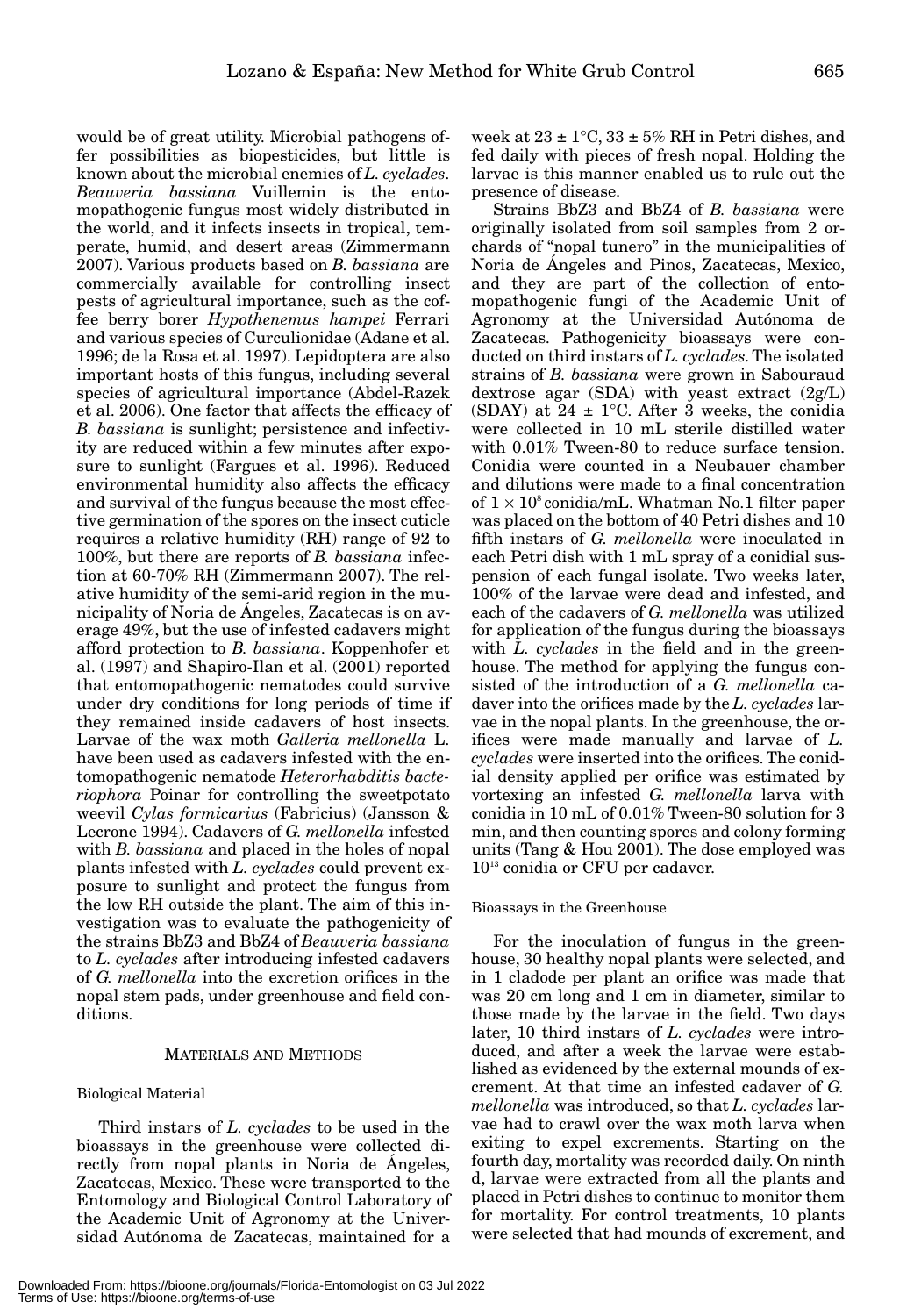maintained without introduction of wax moth cadavers.

#### Bioassays in the Field

In an orchard of nopal of  $2,500$  m<sup>2</sup> situated in the municipality of Noria de Ángeles, Zacatecas, 30 plants with orifices and "little mountains of rice" indicating the presence *L. cyclades* larvae were selected. Each treatment was evaluated in 10 isolated plants. A *B. bassiana*-infested cadaver of *G. mellonella* was introduced into the natural excretion orifices, and starting on the fourth day and continuing to the eighth day, the diseased larvae of *L. cyclades* that exited to die outside of the colony were collected. On the ninth d all remaining larvae were extracted from the plant and held in the laboratory in Petri dishes to continue to monitor mortality. Dead larvae were placed in moist chambers to determine if sporulation of the fungus occurred. For control treatments, 10 plants showing evidence of excrement from larvae of *L. cyclades* were selected but were not inoculated with a waxmoth larval cadaver.

# Statistical Analyses

The percentages of mortality were arcsine transformed and analyzed in a complete randomized block design (each repetition considered as a block), and analysis of variance (ANOVA) was utilized, followed by means separations by Tukey's test  $(P < 0.05)$  (SAS Institute 1998). The means of mortality are presented with the original data. The LT50 was determined by probit analysis in the program ED50 plus v1.0.

#### RESULTS

The strains BbZ3 and BbZ4 of *B. bassiana* produced 100% mortality in the larvae of *L. cyclades* inside the cladodes of nopal by d 9 in the greenhouse and by d 10 in the field. Daily mean mortality data from d 4 to d 12 in the laboratory and field are presented in Tables 1 and 2, respectively. The data for mortality in the greenhouse indicated that by d 4, and continuing through d 10, strain BbZ3 of *B. bassiana* was statistically more pathogenic than strain BbZ4 to the larvae of *L. cyclades* (*F* = 115.89; *df* = 2, 27; *P* = 0.0001) after exposure to 1 infested larva of *G. mellonella*. By d 11 and 12 in the greenhouse, essentially 100% mortality was caused by both strains of the fungus. Similarly, in the treatment in the field, strain BbZ3 was more pathogenic than BbZ4, with a statistically significant difference starting at d 5 (*F*= 174.87;  $df = 2$ , 27;  $P = 0.0001$ ) and continuing through d 11 ( $F = 1699.68$ ;  $df = 2$ , 27;  $P = 0.0001$ ). On d 12 in the field both strains of the fungus had caused 100% mortality in *L. cyclades* larvae. All the cadavers of *L. cyclades* gave rise to sporulation of the fungus, indicating that death was caused by infection and that the strains were capable of sporulating under existing humidity conditions. The LT50 was determined by linear regression in which percentage of mortality with each treatment was plotted against time for the days of evaluation. The LT50 occurred at 5.1 and 6.4 d in the greenhouse and field, respectively, for strain BbZ3, and at 6.0 and 7.5 d, respectively, in greenhouse and field for strains BbZ4.

## **DISCUSSION**

Strains BbZ3 and BbZ4 of *B. bassiana* infesting cadavers of *G. mellonella* larvae were pathogenic to larvae of *L. cyclades* when the cadavers were placed inside nopal plants. The LT50 value was slightly lower for strain BbZ3 than for strain BbZ4, but both eventually killed 100% of *L. cyclades* larvae within 11 to 12 d in the greenhouse and field, respectively. Samuels et al. (1989) from their study noted that an LT50 longer than 14 d indicated non-pathogenicity. Sprenkel & Brooks (1975) demonstrated that the conidia of *Nomuraea rileyi* could remain infective on the surface of cadavers of the tobacco budworm *Heliothis virescens* (F.) for at least 256 d, causing epizootics and reduction in the populations of Lepidoptera pests in the soybean crop. The gregarious larvae *L. cyclades* have favorable conditions to develop induced epizootics inside the plants. Tanada & Kaya, (1993) argue that Infection and sporulation of several entomopathogenic fungi are influenced by environmental factors, especially temperature and humidity, and to lesser extent photoperiod. In

TABLE 1. MEAN CUMULATIVE PERCENT MORTALITY ±SD OF *LANIIFERA CYCLADES* LARVAE EXPOSED TO LARVAL CADAV-ERS OF *G. MELLONELLA* INFESTED WITH THE FUNGUS *B. BASSIANA* IN THE GREENHOUSE.

|                         | Days after each treatment |                                                                                                                                                                                                                                                                                                                                                                                                      |  |  |  |  |      |      |     |  |
|-------------------------|---------------------------|------------------------------------------------------------------------------------------------------------------------------------------------------------------------------------------------------------------------------------------------------------------------------------------------------------------------------------------------------------------------------------------------------|--|--|--|--|------|------|-----|--|
| Isolate                 |                           | 4 5 6 7 8 9                                                                                                                                                                                                                                                                                                                                                                                          |  |  |  |  | - 10 | -11- | -12 |  |
| BbZ3<br>BbZ4<br>Control |                           | $39 \pm 8.7$ a $57 \pm 8.8$ a $74 \pm 6.9$ a $89 \pm 7.3$ a $98 \pm 4.2$ a $100 \pm 0$ a $100 \pm 0$ a $100 \pm 0$ a $100 \pm 0$ a<br>$26 \pm 5.1$ b $45 \pm 12.6$ b $54 \pm 5.1$ b $68 \pm 4.2$ b $83 \pm 6.7$ b $88 \pm 6.3$ b $90 \pm 6.6$ b $97 \pm 4.8$ a $100 \pm 0$ a<br>$1 \pm 3.1c$ $1 \pm 3.1c$ $1 \pm 3.1c$ $1 \pm 3.1c$ $1 \pm 3.1c$ $1 \pm 3.1c$ $1 \pm 3.1c$ $1 \pm 3.1b$ $1 \pm 3.1b$ |  |  |  |  |      |      |     |  |

Means followed by the same letter within days (columns) are not significantly different (Tukey test,  $P > 0.05$ ).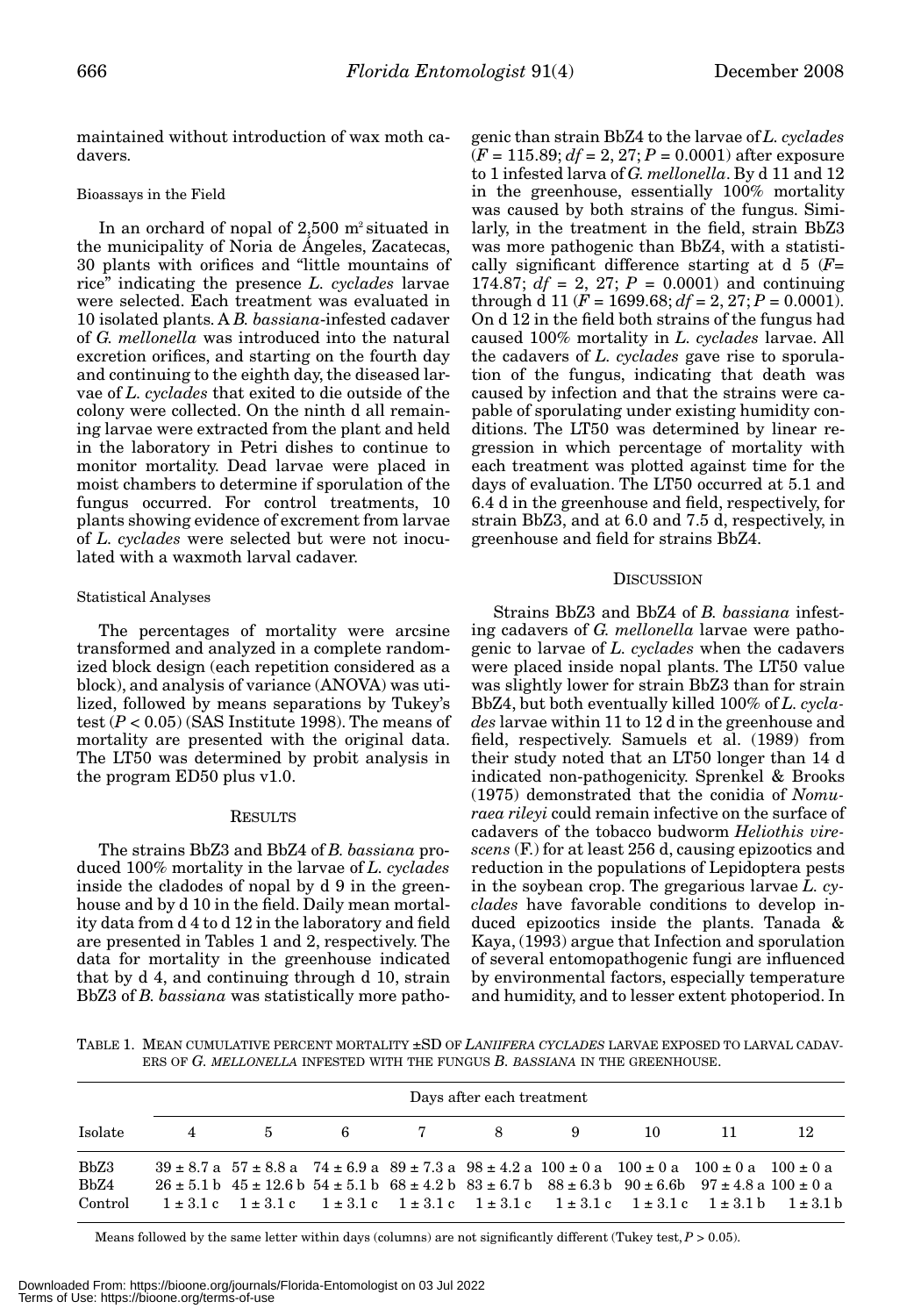|         | Days after each treatment |                                                                                                                                         |  |         |  |   |     |    |    |  |
|---------|---------------------------|-----------------------------------------------------------------------------------------------------------------------------------------|--|---------|--|---|-----|----|----|--|
| Isolate | 4                         |                                                                                                                                         |  | 5 6 7 8 |  | 9 | 10. | 11 | 12 |  |
| BbZ3    |                           | $12 \pm 10.3$ a $32 \pm 10.3$ a $41 \pm 11.0$ a $60 \pm 6.6$ a $75 \pm 7.0$ a $82 \pm 10.3$ a $100 \pm 0$ a $100 \pm 0$ a $100 \pm 0$ a |  |         |  |   |     |    |    |  |
| BbZ4    |                           | $7 \pm 6.7$ a $11 \pm 5.6$ b $20 \pm 4.7$ b $32 \pm 9.1$ b $51 \pm 5.6$ b $68 \pm 10.3$ b $77 \pm 8.2$ b $91 \pm 7.3$ b $100 \pm 0$ a   |  |         |  |   |     |    |    |  |
| Control |                           | $0 \pm 0.0$ b $0 \pm 0.0$ c $0 \pm 0.0$ c $0 \pm 0.0$ c $0 \pm 0.0$ c $0 \pm 0.0$ c $0 \pm 0.0$ c $0 \pm 0.0$ c $0 \pm 0.0$ b           |  |         |  |   |     |    |    |  |

TABLE 2. MEAN CUMULATIVE PERCENT MORTALITY ±SD OF *LANIIFERA CYCLADES* LARVAE EXPOSED TO LARVAL CA-DAVERS OF *G. MELLONELLA* INFESTED WITH THE FUNGUS *B. BASSIANA* IN THE FIELD.

Means followed by the same letter within days (columns) are not significantly different (Tukey-test,  $P > 0.05$ ).

this study, we have demonstrated that the introduction of sporulating *G. mellonella* cadavers into nopal plants infested with *L. cyclades* is an effective strategy to maintain pathogenicity of the fungus under the semi-arid conditions of the region. Movement of *L. cyclades* larvae over the infested *G. mellonella* cadavers may be an important factor in promoting infection with pathogens. For example, Baverstock et al. (2005) demonstrated that aphid movement could indirectly influence transmission of *Pandora neoaphidis* (Remaudière & Hennebert) to *Acyrthosiphon pisum* (Harris) by allowing the aphids to come into contact with the conidia. Shimazu (2004) noted that adhesion of dry conidia to the pine borer *Monochamus alternatus* from contact provided effective control of the insect. Our results demonstrate that it is easy to infect larvae of *L. cyclades* inside nopal plants with inoculation of *B. bassiana* sporulating in cadavers of *G. mellonella* larvae, and that it can be useful in controlling *L. cyclades*. Meyling et al. (2006) reported that, even though aphids *Microlophium carnosum* (Bukton) are likely to only contact inoculum briefly, they apparently become contaminated upon such encounters and distribute the inoculum on the host plant. Although the method we used of introducing an infected cadaver into an opening in nopal plant to control *L. cyclades* larvae is labor intensive, the use of infected insect cadavers may be a control strategy for other pests that develop inside cladodes such as *Cactoblastis cactorum* Berg (Lepidoptera: Pyralidae), the zebra worm *Olycella nephelepasa* (Lepydoptera: Pyralidae), and *Moneilema variolaris* Thompson (Coleoptera: Cerambycidae). Further investigations are necessary to evaluate the effectiveness of additional *B. bassiana* strains under laboratory and field conditions and to examine the potential impact on other species.

## ACKNOWLEDGMENT

We thank Albert Leyva for assistance in the preparation of the manuscript and José Hernández Martínez for statistical support.

#### REFERENCES CITED

- ABDEL-RAZEK, A. S., M. H. ABBAS, M. EL-KHOULY, AND A. ABDEL-RAHMAN. 2006. Potential of microbial control of diamondback moth, *Plutella xylostella* (Linnaeus) (Lepidoptera: Plutellidae) on two cabbage cultivars under different fertilization treatments. J. Appl. Sci. Res. 2: 942-948.
- ADANE, K., D. MOORE, AND S. A. ARCHER. 1996. Preliminary studies on the use of *Beauveria bassiana* to control *Sitophilus zeamais* (Coleoptera: Curculionidae) in the laboratory. J. Stored Prod. Res. 32: 105-113.
- BADII, M. H., AND A. E. FLORES. 2001. Prickly pear cacti pests and their control in Mexico. Florida Entomol. 84: 503-505.
- BAVERSTOCK, J., P. G. ALDERSON, AND J. K. PELL. 2005. *Pandora neoaphidis* transmission and aphid foraging behaviour. J. Invertebr. Pathol. 90: 73-76.
- DE LA ROSA, W., R. ALATORRE, J. TRUJILLO, AND J. F. BARRERA. 1997. Virulence of *Beauveria bassiana* (Deuteromycetes) strains against the coffee borer (Coleoptera: Scolytidae) J. Econ. Entomol. 90: 1534- 1538.
- FARGUES, J., M. S. GOETTEL, N. SMITS, A. OUEDRAOGO, C. VIDAL, L. A. LACEY, C. J. LOMER, AND M. ROUGI-ER. 1996. Variability in susceptibility to simulated sunlight of conidia among isolates of entomopathogenic Hyphomycetes. Mycopathologia, 135: 171-181.
- JANSSON, R. K., AND S. H. LECRONE. 1994. Application methods for entomopathogenic nematodes (*Rhabditida: Heterorhabditidae*): aqueous suspensions versus infected cadavers. Florida Entomol. 77: 281- 284.
- KOPPENHOFER, A. M., M. E. BAUR, P. S. STOCK, Y. CHOO, B. CHINNASRI, AND H. K. KAYA. 1997. Survival of entomopathogenic nematodes within host cadavers in dry soil. Appl. Soil. Ecol. 6: 231-240.
- MEYLING, N. V., J. K. PELL, AND J. EILENBERG. 2006. Dispersal of *Beauveria bassiana* by the activity of nettle insects. J. Invertebr. Pathol. 93: 121-126.
- SAENZ, Q. L. M. 1998. Guía para cultivar nopal tunero en Zacatecas. SAGARPA. INIFAP. Calera de V. R. Zacatecas. México.
- SAMUELS, K. D. Z., J. B. H EALE, AND M. LLEWELLYN. 1989. Characteristics relating to the pathogenicity of *Metarhizium anisopliae* toward *Nilaparvata lugens*. J. Invertebr. Pathol. 53: 25-31.
- SAS INSTITUTE, INC. 1998. SAS System for Windows, Release 7.0 Cary, NC, USA: SAS Institute, Inc., Cary, NC.
- SHAPIRO-ILAN, D., E. E. LEWIS, R. W. BEHLE, AND M. R. MCGUIRE. 2001. Formulation of Entomopathogenic